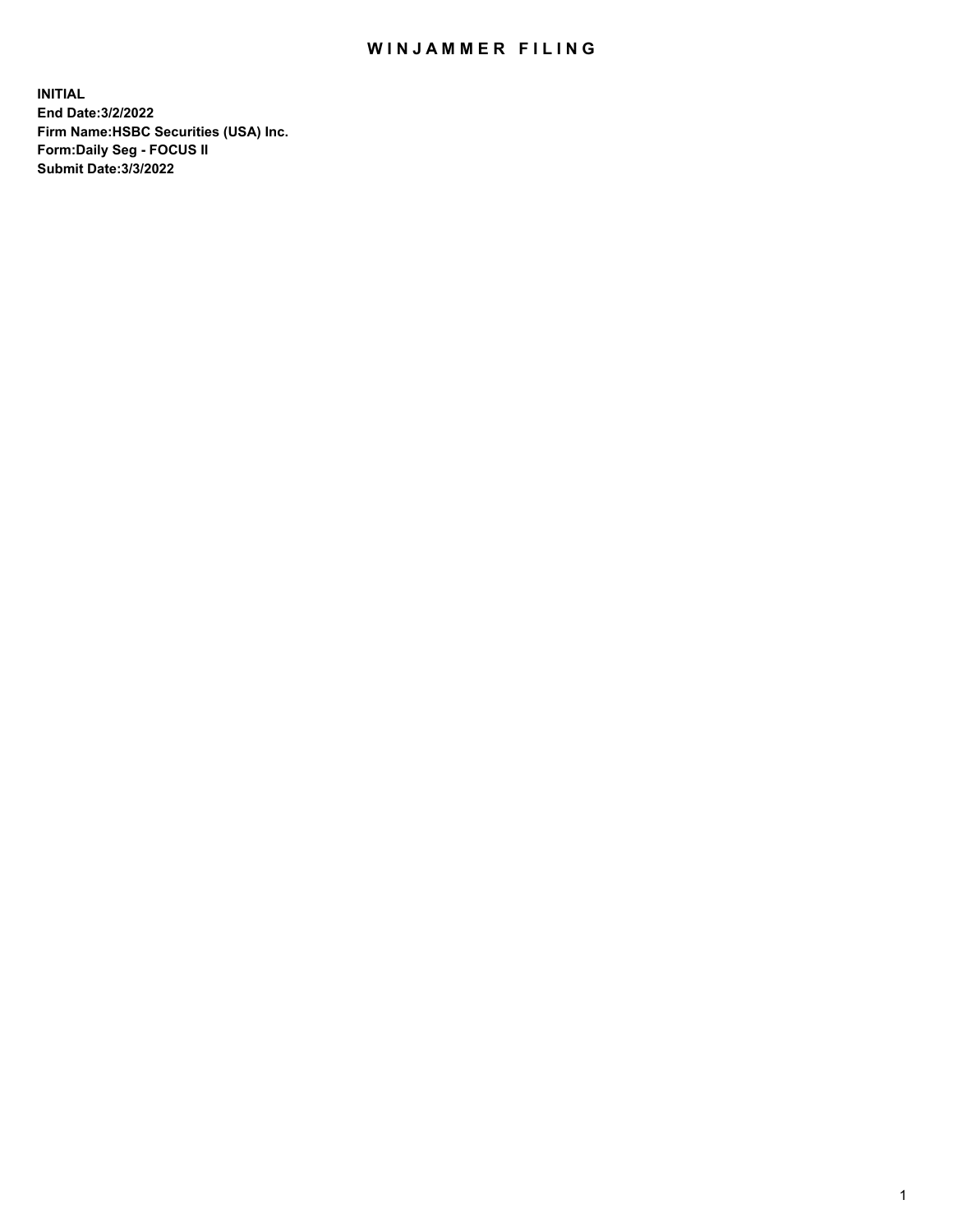**INITIAL End Date:3/2/2022 Firm Name:HSBC Securities (USA) Inc. Form:Daily Seg - FOCUS II Submit Date:3/3/2022 Daily Segregation - Cover Page**

| Name of Company                                                                                                                                                                                                                                                                                                                | <b>HSBC Securities (USA) Inc.</b>               |
|--------------------------------------------------------------------------------------------------------------------------------------------------------------------------------------------------------------------------------------------------------------------------------------------------------------------------------|-------------------------------------------------|
| <b>Contact Name</b>                                                                                                                                                                                                                                                                                                            | <b>Michael Vacca</b>                            |
| <b>Contact Phone Number</b>                                                                                                                                                                                                                                                                                                    | 212-525-7951                                    |
| <b>Contact Email Address</b>                                                                                                                                                                                                                                                                                                   | michael.vacca@us.hsbc.com                       |
| FCM's Customer Segregated Funds Residual Interest Target (choose one):<br>a. Minimum dollar amount: ; or<br>b. Minimum percentage of customer segregated funds required:%; or<br>c. Dollar amount range between: and; or<br>d. Percentage range of customer segregated funds required between:% and%.                          | 103,000,000<br><u>0</u><br>0 <sub>0</sub><br>00 |
| FCM's Customer Secured Amount Funds Residual Interest Target (choose one):<br>a. Minimum dollar amount: ; or<br>b. Minimum percentage of customer secured funds required:%; or<br>c. Dollar amount range between: and; or<br>d. Percentage range of customer secured funds required between:% and%.                            | 15,000,000<br><u>0</u><br>0 <sub>0</sub><br>00  |
| FCM's Cleared Swaps Customer Collateral Residual Interest Target (choose one):<br>a. Minimum dollar amount: ; or<br>b. Minimum percentage of cleared swaps customer collateral required:% ; or<br>c. Dollar amount range between: and; or<br>d. Percentage range of cleared swaps customer collateral required between:% and%. | 75,000,000<br><u>0</u><br><u>00</u><br>00       |

Attach supporting documents CH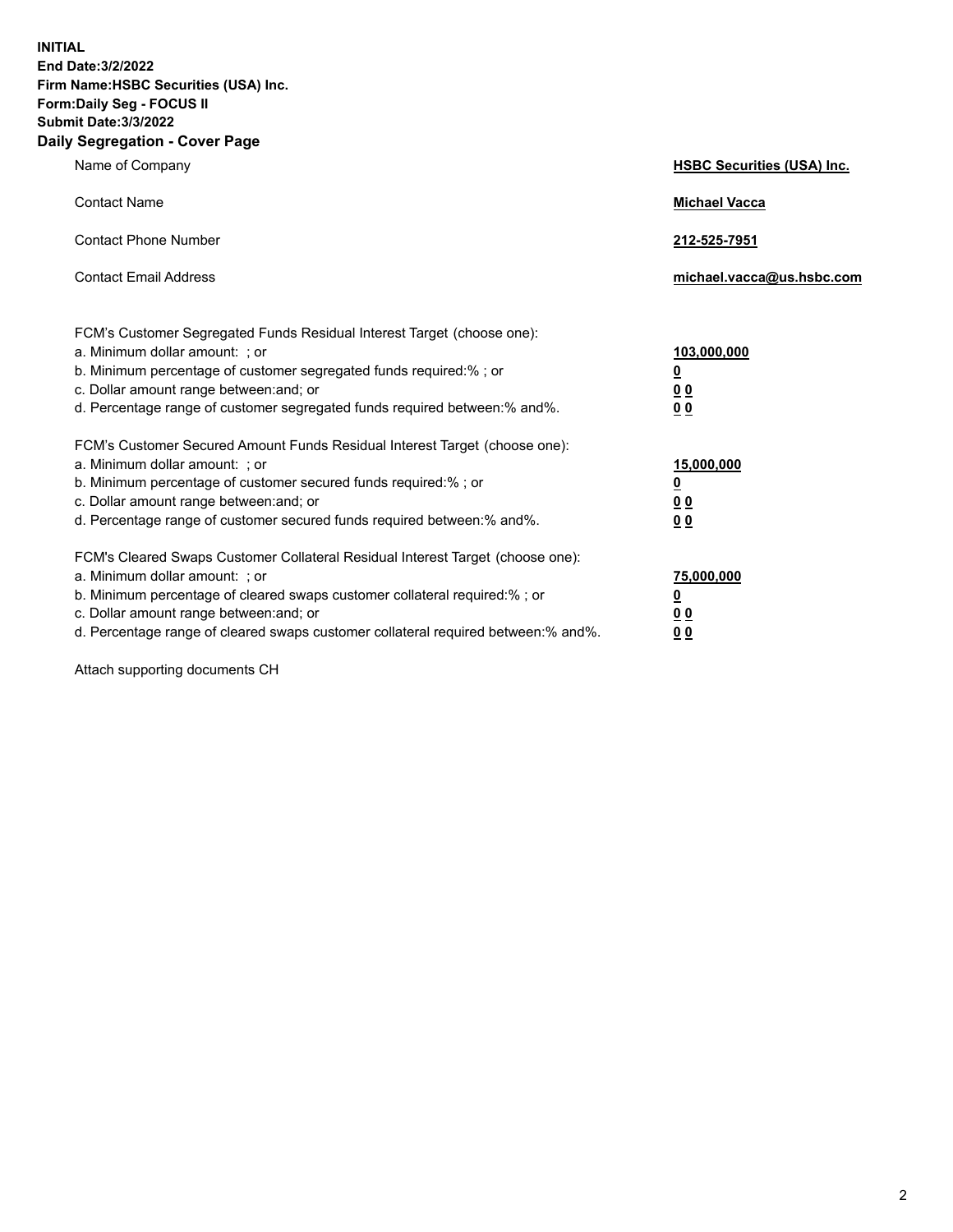**INITIAL End Date:3/2/2022 Firm Name:HSBC Securities (USA) Inc. Form:Daily Seg - FOCUS II Submit Date:3/3/2022 Daily Segregation - Secured Amounts** Foreign Futures and Foreign Options Secured Amounts Amount required to be set aside pursuant to law, rule or regulation of a foreign government or a rule of a self-regulatory organization authorized thereunder **0** [7305] 1. Net ledger balance - Foreign Futures and Foreign Option Trading - All Customers A. Cash **128,627,250** [7315] B. Securities (at market) **38,983,581** [7317] 2. Net unrealized profit (loss) in open futures contracts traded on a foreign board of trade **-8,695,325** [7325] 3. Exchange traded options a. Market value of open option contracts purchased on a foreign board of trade **0** [7335] b. Market value of open contracts granted (sold) on a foreign board of trade **0** [7337] 4. Net equity (deficit) (add lines 1. 2. and 3.) **158,915,506** [7345] 5. Account liquidating to a deficit and account with a debit balances - gross amount **103,690** [7351] Less: amount offset by customer owned securities **-103,517** [7352] **173** [7354] 6. Amount required to be set aside as the secured amount - Net Liquidating Equity Method (add lines 4 and 5) **158,915,679** [7355] 7. Greater of amount required to be set aside pursuant to foreign jurisdiction (above) or line 6. **158,915,679** [7360] FUNDS DEPOSITED IN SEPARATE REGULATION 30.7 ACCOUNTS 1. Cash in banks A. Banks located in the United States **28,570,730** [7500] B. Other banks qualified under Regulation 30.7 **0** [7520] **28,570,730** [7530] 2. Securities A. In safekeeping with banks located in the United States **38,983,581** [7540] B. In safekeeping with other banks qualified under Regulation 30.7 **0** [7560] **38,983,581** [7570] 3. Equities with registered futures commission merchants A. Cash **0** [7580] B. Securities **0** [7590] C. Unrealized gain (loss) on open futures contracts **0** [7600] D. Value of long option contracts **0** [7610] E. Value of short option contracts **0** [7615] **0** [7620] 4. Amounts held by clearing organizations of foreign boards of trade A. Cash **0** [7640] B. Securities **0** [7650] C. Amount due to (from) clearing organization - daily variation **0** [7660] D. Value of long option contracts **0** [7670] E. Value of short option contracts **0** [7675] **0** [7680] 5. Amounts held by members of foreign boards of trade A. Cash **152,131,855** [7700] B. Securities **0** [7710] C. Unrealized gain (loss) on open futures contracts **-8,695,325** [7720] D. Value of long option contracts **0** [7730] E. Value of short option contracts **0** [7735] **143,436,530** [7740] 6. Amounts with other depositories designated by a foreign board of trade **0** [7760] 7. Segregated funds on hand **0** [7765] 8. Total funds in separate section 30.7 accounts **210,990,841** [7770] 9. Excess (deficiency) Set Aside for Secured Amount (subtract line 7 Secured Statement Page 1 from Line 8) **52,075,162** [7380] 10. Management Target Amount for Excess funds in separate section 30.7 accounts **15,000,000** [7780] 11. Excess (deficiency) funds in separate 30.7 accounts over (under) Management Target **37,075,162** [7785]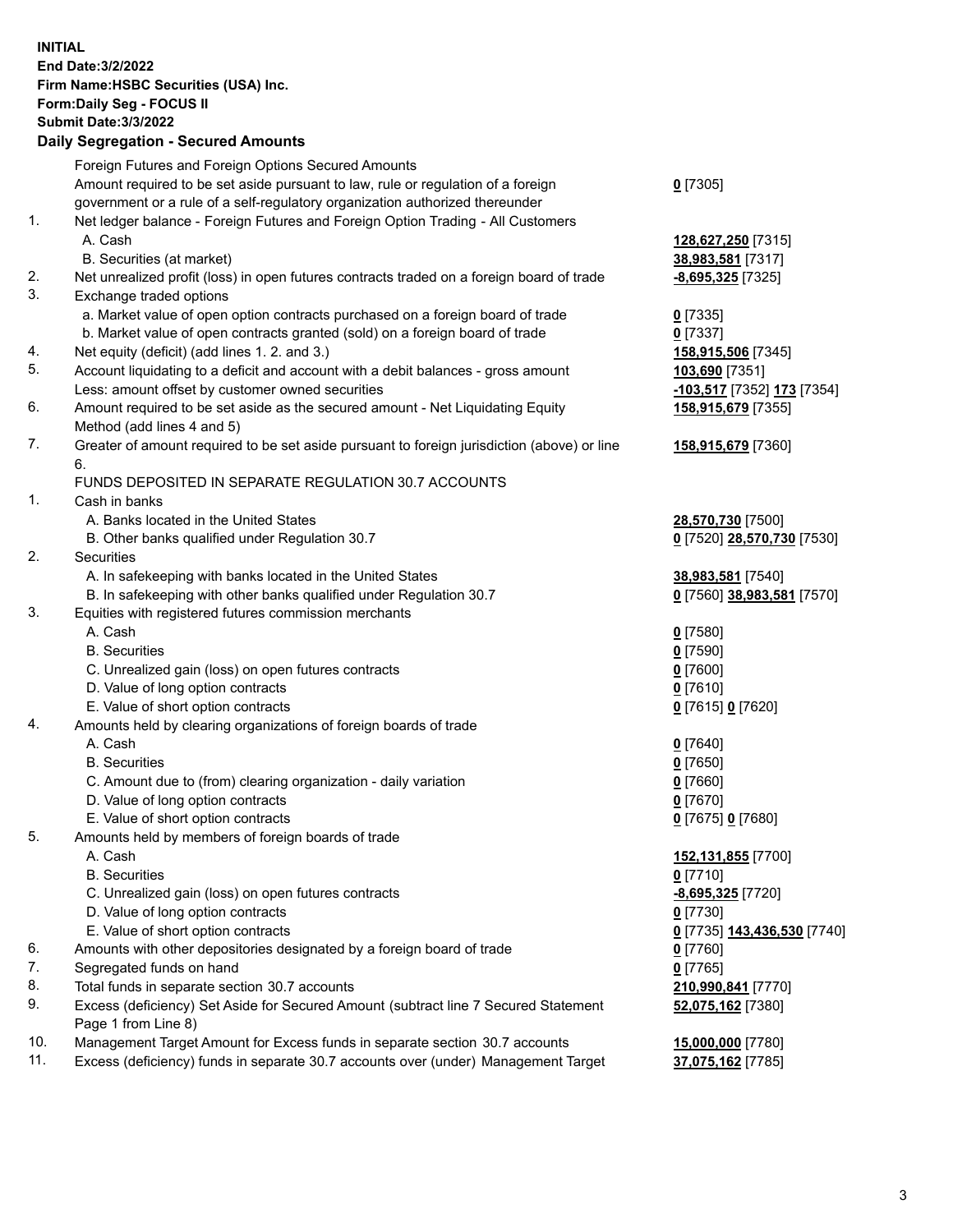| <b>INITIAL</b> | End Date: 3/2/2022<br>Firm Name: HSBC Securities (USA) Inc.<br>Form: Daily Seg - FOCUS II<br><b>Submit Date: 3/3/2022</b><br>Daily Segregation - Segregation Statement |                                                        |
|----------------|------------------------------------------------------------------------------------------------------------------------------------------------------------------------|--------------------------------------------------------|
| 1.             | SEGREGATION REQUIREMENTS(Section 4d(2) of the CEAct)<br>Net ledger balance                                                                                             |                                                        |
|                | A. Cash                                                                                                                                                                | 3,357,770,353 [7010]                                   |
|                | B. Securities (at market)                                                                                                                                              | 887,921,754 [7020]                                     |
| 2.<br>3.       | Net unrealized profit (loss) in open futures contracts traded on a contract market<br>Exchange traded options                                                          | -1,037,507,751 [7030]                                  |
|                | A. Add market value of open option contracts purchased on a contract market                                                                                            | 1,881,601,322 [7032]                                   |
|                | B. Deduct market value of open option contracts granted (sold) on a contract market                                                                                    | -319,623,338 [7033]                                    |
| 4.             | Net equity (deficit) (add lines 1, 2 and 3)                                                                                                                            | 4,770,162,340 [7040]                                   |
| 5.             | Accounts liquidating to a deficit and accounts with                                                                                                                    |                                                        |
|                | debit balances - gross amount                                                                                                                                          | 132,999,084 [7045]                                     |
|                | Less: amount offset by customer securities                                                                                                                             | <mark>-132,257,790</mark> [7047] <b>741,294</b> [7050] |
| 6.             | Amount required to be segregated (add lines 4 and 5)                                                                                                                   | 4,770,903,634 [7060]                                   |
|                | FUNDS IN SEGREGATED ACCOUNTS                                                                                                                                           |                                                        |
| 7.             | Deposited in segregated funds bank accounts                                                                                                                            |                                                        |
|                | A. Cash                                                                                                                                                                | 17,865,990 [7070]                                      |
|                | B. Securities representing investments of customers' funds (at market)                                                                                                 | $0$ [7080]                                             |
|                | C. Securities held for particular customers or option customers in lieu of cash (at                                                                                    | 66,748,556 [7090]                                      |
|                | market)                                                                                                                                                                |                                                        |
| 8.             | Margins on deposit with derivatives clearing organizations of contract markets                                                                                         |                                                        |
|                | A. Cash                                                                                                                                                                | 2,336,966,260 [7100]                                   |
|                | B. Securities representing investments of customers' funds (at market)                                                                                                 | 44,871,074 [7110]                                      |
|                | C. Securities held for particular customers or option customers in lieu of cash (at                                                                                    | 794,985,104 [7120]                                     |
|                | market)                                                                                                                                                                |                                                        |
| 9.             | Net settlement from (to) derivatives clearing organizations of contract markets                                                                                        | 33,923,226 [7130]                                      |
| 10.            | Exchange traded options                                                                                                                                                |                                                        |
|                | A. Value of open long option contracts                                                                                                                                 | 1,881,601,322 [7132]                                   |
|                | B. Value of open short option contracts                                                                                                                                | -319,623,338 [7133]                                    |
| 11.            | Net equities with other FCMs                                                                                                                                           |                                                        |
|                | A. Net liquidating equity                                                                                                                                              | 389,747 [7140]                                         |
|                | B. Securities representing investments of customers' funds (at market)                                                                                                 | $0$ [7160]                                             |
|                | C. Securities held for particular customers or option customers in lieu of cash (at                                                                                    | 24,246,094 [7170]                                      |
|                | market)                                                                                                                                                                |                                                        |
| 12.            | Segregated funds on hand                                                                                                                                               | 1,942,000 [7150]                                       |
| 13.            | Total amount in segregation (add lines 7 through 12)                                                                                                                   | 4,883,916,035 [7180]                                   |
| 14.            | Excess (deficiency) funds in segregation (subtract line 6 from line 13)                                                                                                | 113,012,401 [7190]                                     |
| 15.            | Management Target Amount for Excess funds in segregation                                                                                                               | 103,000,000 [7194]                                     |
| 16.            | Excess (deficiency) funds in segregation over (under) Management Target Amount                                                                                         | 10,012,401 [7198]                                      |
|                | Excess                                                                                                                                                                 |                                                        |